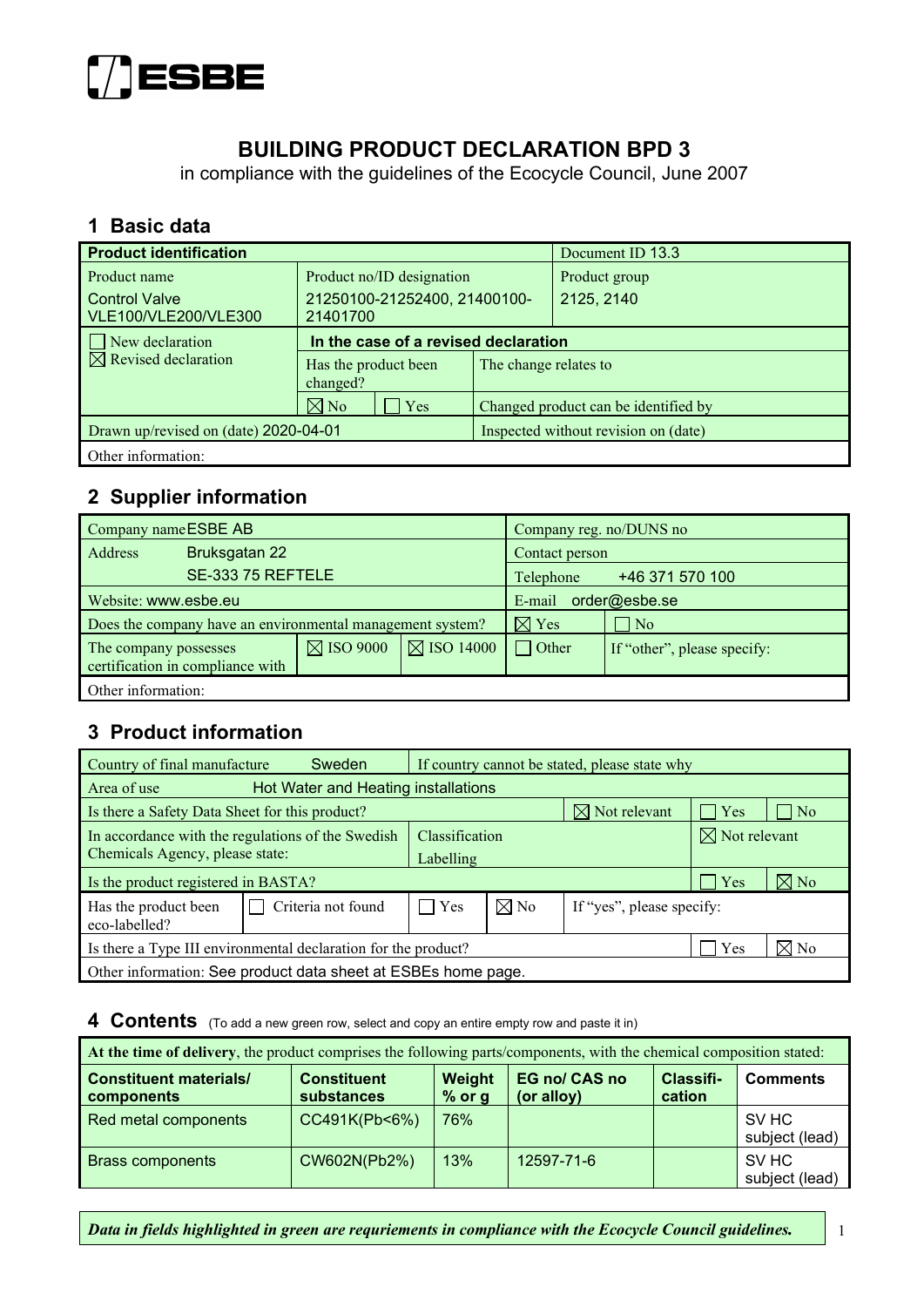| <b>Steel components</b>                                                                                                                                                                                                                                     | EN1.4305                         | 10%                | 12597-68-1                  |                     |                 |  |  |  |  |
|-------------------------------------------------------------------------------------------------------------------------------------------------------------------------------------------------------------------------------------------------------------|----------------------------------|--------------------|-----------------------------|---------------------|-----------------|--|--|--|--|
| Other components                                                                                                                                                                                                                                            |                                  | 1%                 |                             |                     |                 |  |  |  |  |
| Other information:                                                                                                                                                                                                                                          |                                  |                    |                             |                     |                 |  |  |  |  |
| If the chemical composition of the product after it is built in differs from that at the time of delivery, the content of the<br>finished built in product should be given here. If the content is unchanged, no data need be given in the following table. |                                  |                    |                             |                     |                 |  |  |  |  |
| <b>Constituent materials/</b><br>components                                                                                                                                                                                                                 | <b>Constituent</b><br>substances | Weight<br>$%$ or g | EG no/ CAS no<br>(or alloy) | Classifi-<br>cation | <b>Comments</b> |  |  |  |  |
|                                                                                                                                                                                                                                                             |                                  |                    |                             |                     |                 |  |  |  |  |
|                                                                                                                                                                                                                                                             |                                  |                    |                             |                     |                 |  |  |  |  |
| Other information: Lead is included in the candidate list (SV HC subject). Reporting to Echa is done by the raw<br>material supplier.                                                                                                                       |                                  |                    |                             |                     |                 |  |  |  |  |

## **5 Production phase**

| Resource utilisation and environmental impact during production of the item is reported in one of the following                                                                                                      |                     |                                                                                        |                        |  |                                |              |                                  |
|----------------------------------------------------------------------------------------------------------------------------------------------------------------------------------------------------------------------|---------------------|----------------------------------------------------------------------------------------|------------------------|--|--------------------------------|--------------|----------------------------------|
| ways:<br>1) Inflows (goods, intermediate goods, energy etc) for the registered product into the <b>manufacturing unit</b> , and the<br>outflows (emissions and residual products) from it, i.e. from "gate-to-gate". |                     |                                                                                        |                        |  |                                |              |                                  |
| 2) All inflows and outflows from the extraction of raw materials to finished products i.e. "cradle-to-gate".                                                                                                         |                     |                                                                                        |                        |  |                                |              |                                  |
| 3) Other limitation. State what:                                                                                                                                                                                     |                     |                                                                                        |                        |  |                                |              |                                  |
| The report relates to unit of product                                                                                                                                                                                |                     | Reported product                                                                       |                        |  | The product's<br>product group |              | The product's<br>production unit |
| Indicate raw materials and intermediate goods used in the manufacture of the product                                                                                                                                 |                     |                                                                                        |                        |  |                                |              | Not relevant                     |
| Raw material/intermediate goods                                                                                                                                                                                      |                     | Quantity and unit                                                                      |                        |  |                                |              | Comments                         |
|                                                                                                                                                                                                                      |                     |                                                                                        |                        |  |                                |              |                                  |
|                                                                                                                                                                                                                      |                     |                                                                                        |                        |  |                                |              |                                  |
|                                                                                                                                                                                                                      |                     |                                                                                        |                        |  |                                |              |                                  |
| Indicate recycled materials used in the manufacture of the product                                                                                                                                                   |                     |                                                                                        |                        |  |                                |              | Not relevant                     |
| Type of material                                                                                                                                                                                                     |                     | Quantity and unit                                                                      |                        |  |                                |              | Comments                         |
|                                                                                                                                                                                                                      |                     |                                                                                        |                        |  |                                |              |                                  |
|                                                                                                                                                                                                                      |                     |                                                                                        |                        |  |                                |              |                                  |
| Enter the energy used in the manufacture of the product or its component parts                                                                                                                                       |                     |                                                                                        |                        |  |                                |              | Not relevant                     |
| Type of energy                                                                                                                                                                                                       |                     | Quantity and unit                                                                      |                        |  | Comments                       |              |                                  |
|                                                                                                                                                                                                                      |                     |                                                                                        |                        |  |                                |              |                                  |
|                                                                                                                                                                                                                      |                     |                                                                                        |                        |  |                                |              |                                  |
|                                                                                                                                                                                                                      |                     | Enter the transportation used in the manufacture of the product or its component parts |                        |  |                                | Not relevant |                                  |
| Type of transportation                                                                                                                                                                                               |                     | Proportion %                                                                           |                        |  | Comments                       |              |                                  |
|                                                                                                                                                                                                                      |                     |                                                                                        |                        |  |                                |              |                                  |
|                                                                                                                                                                                                                      |                     |                                                                                        |                        |  |                                |              |                                  |
| Enter the emissions to air, water or soil from the manufacture of the product or its<br>component parts                                                                                                              |                     |                                                                                        |                        |  |                                |              | $\Box$ Not relevant              |
| Type of emission                                                                                                                                                                                                     |                     | Quantity and unit                                                                      |                        |  |                                | Comments     |                                  |
|                                                                                                                                                                                                                      |                     |                                                                                        |                        |  |                                |              |                                  |
|                                                                                                                                                                                                                      |                     |                                                                                        |                        |  |                                |              |                                  |
| Enter the residual products from the manufacture of the product or its component parts                                                                                                                               |                     |                                                                                        |                        |  |                                |              | Not relevant                     |
|                                                                                                                                                                                                                      | Proportion recycled |                                                                                        |                        |  |                                |              |                                  |
| Residual product                                                                                                                                                                                                     | Waste code          | Quantity                                                                               | Material<br>recycled % |  | Energy<br>recycled %           |              |                                  |
|                                                                                                                                                                                                                      |                     |                                                                                        |                        |  |                                |              | Comments                         |
|                                                                                                                                                                                                                      |                     |                                                                                        |                        |  |                                |              |                                  |
| Is there a description of the<br>data accuracy for the                                                                                                                                                               | $\Box$ Yes          | $\Box$ No                                                                              |                        |  | If "yes", please specify:      |              |                                  |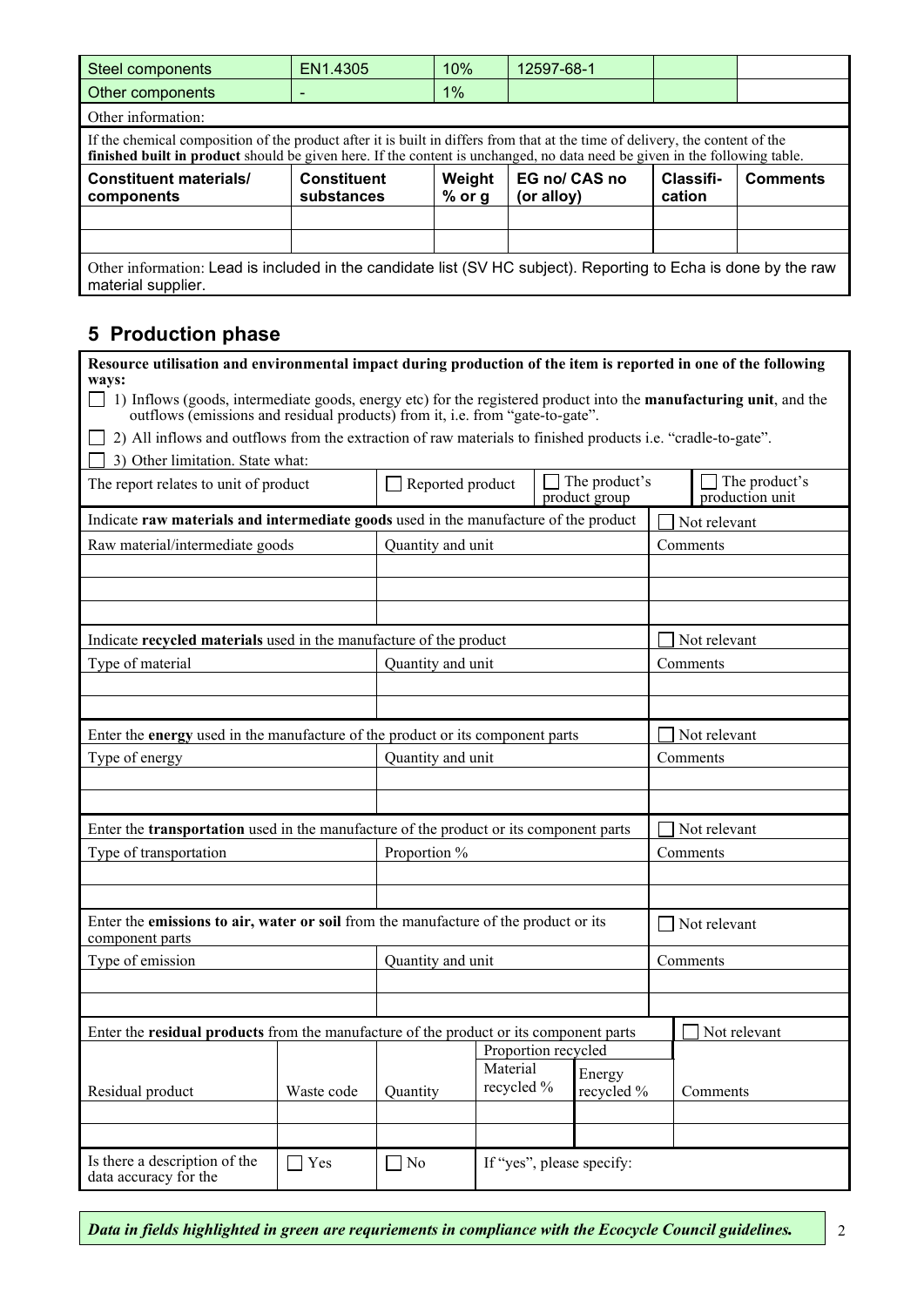| man<br>doto<br>11 S.<br>uaia.<br>11 A G<br>. . |  |  |
|------------------------------------------------|--|--|
| $\Omega$ ther $\mu$<br>orn<br>ונזו             |  |  |

### **6 Distribution of finished product**

| Does the supplier put into practice a system for returning load carriers for the<br>product?                                     | $\Box$ Not relevant $\Box$ Yes |                 | $\nabla$ No    |
|----------------------------------------------------------------------------------------------------------------------------------|--------------------------------|-----------------|----------------|
| Does the supplier put into practice any systems involving multi-use packaging $\Box$ Not relevant $\Box$ Yes<br>for the product? |                                |                 | $\boxtimes$ No |
| Does the supplier take back packaging for the product?                                                                           | Not relevant                   | Yes             | $\boxtimes$ No |
| Is the supplier affiliated to REPA?                                                                                              | Not relevant                   | $\boxtimes$ Yes | $^1$ No        |
| Other information:                                                                                                               |                                |                 |                |

## **7 Construction phase**

| Are there any special requirements for the<br>product during storage?                         | $\Box$ Not relevant $\Box$ Yes        | $\boxtimes$ No                    | If "yes", please specify: |
|-----------------------------------------------------------------------------------------------|---------------------------------------|-----------------------------------|---------------------------|
| Are there any special requirements for adjacent<br>building products because of this product? | $\Box$ Not relevant $\Box$ Yes $\Box$ | $\mid \nabla \!\!\!\!\!\nabla$ No | If "yes", please specify: |
| Other information:                                                                            |                                       |                                   |                           |

## **8 Usage phase**

| Does the product involve any special requirements for<br>intermediate goods regarding operation and maintenance?       | $\vert \vert$ Yes   | $\boxtimes$ No     | If "yes", please specify: |          |  |
|------------------------------------------------------------------------------------------------------------------------|---------------------|--------------------|---------------------------|----------|--|
| Does the product have any special energy supply<br>requirements for operation?                                         | $\vert$ Yes         | $\boxtimes$ No     | If "yes", please specify: |          |  |
| Estimated technical service life for the product is to be entered according to one of the following options, a) or b): |                     |                    |                           |          |  |
| $\Box$ 10<br>a) Reference service life<br>$\vert$ 5<br>estimated as being approx.<br>years<br>years                    | $\vert$ 15<br>years | $\Box$ 25<br>years | $\Box$ > 50<br>years      | Comments |  |
| b) Reference service life estimated to be in the interval of 10-30 years                                               |                     |                    |                           |          |  |
| Other information:                                                                                                     |                     |                    |                           |          |  |

## **9 Demolition**

| Is the product ready for disassembly (taking<br>apart)?                                                              | $\sqrt{\ }$ Not relevant | $\boxtimes$ Yes | $\overline{N_0}$     | If "yes", please specify: |
|----------------------------------------------------------------------------------------------------------------------|--------------------------|-----------------|----------------------|---------------------------|
| Does the product require any special measures<br>to protect health and environment during<br>demolition/disassembly? | $\Box$ Not relevant      | $\exists$ Yes   | $\n  \boxtimes No\n$ | If "yes", please specify: |
| Other information:                                                                                                   |                          |                 |                      |                           |

## **10 Waste management**

| Is it possible to re-use all or parts of the<br>product?                                                                                                                                                                                             | Not relevant        | $\Box$ Yes      | $\nabla$ No        | If "yes", please specify:                      |  |  |
|------------------------------------------------------------------------------------------------------------------------------------------------------------------------------------------------------------------------------------------------------|---------------------|-----------------|--------------------|------------------------------------------------|--|--|
| Is it possible to recycle materials for all or<br>parts of the product?                                                                                                                                                                              | $\Box$ Not relevant | $\boxtimes$ Yes | $\vert$ $\vert$ No | If "yes", please specify:<br>Metalcomponents   |  |  |
| Is it possible to recycle energy for all or parts<br>of the product?                                                                                                                                                                                 | $\Box$ Not relevant | $\boxtimes$ Yes | $\vert$   No       | If "yes", please specify:<br>Plasticcomponents |  |  |
| Does the supplier have any restrictions and<br>recommendations for re-use, materials or<br>energy recycling or waste disposal?                                                                                                                       | $\Box$ Not relevant | $\Box$ Yes      | $\nabla$ No        | If "yes", please specify:                      |  |  |
| Enter the waste code for the supplied product Brass: EWC 120103, Brass: EWC 150102                                                                                                                                                                   |                     |                 |                    |                                                |  |  |
| Is the supplied product classed as hazardous waste?                                                                                                                                                                                                  | Yes                 | $\nabla$ No     |                    |                                                |  |  |
| If the chemical composition of the product differs after having been built in from that which it had at the time of<br>delivery, meaning that another waste code is given to the finished <b>built in</b> product, then this should be entered here. |                     |                 |                    |                                                |  |  |

*Data in fields highlighted in green are requriements in compliance with the Ecocycle Council guidelines.*  $\begin{vmatrix} 3 & 3 \\ 3 & 3 \end{vmatrix}$